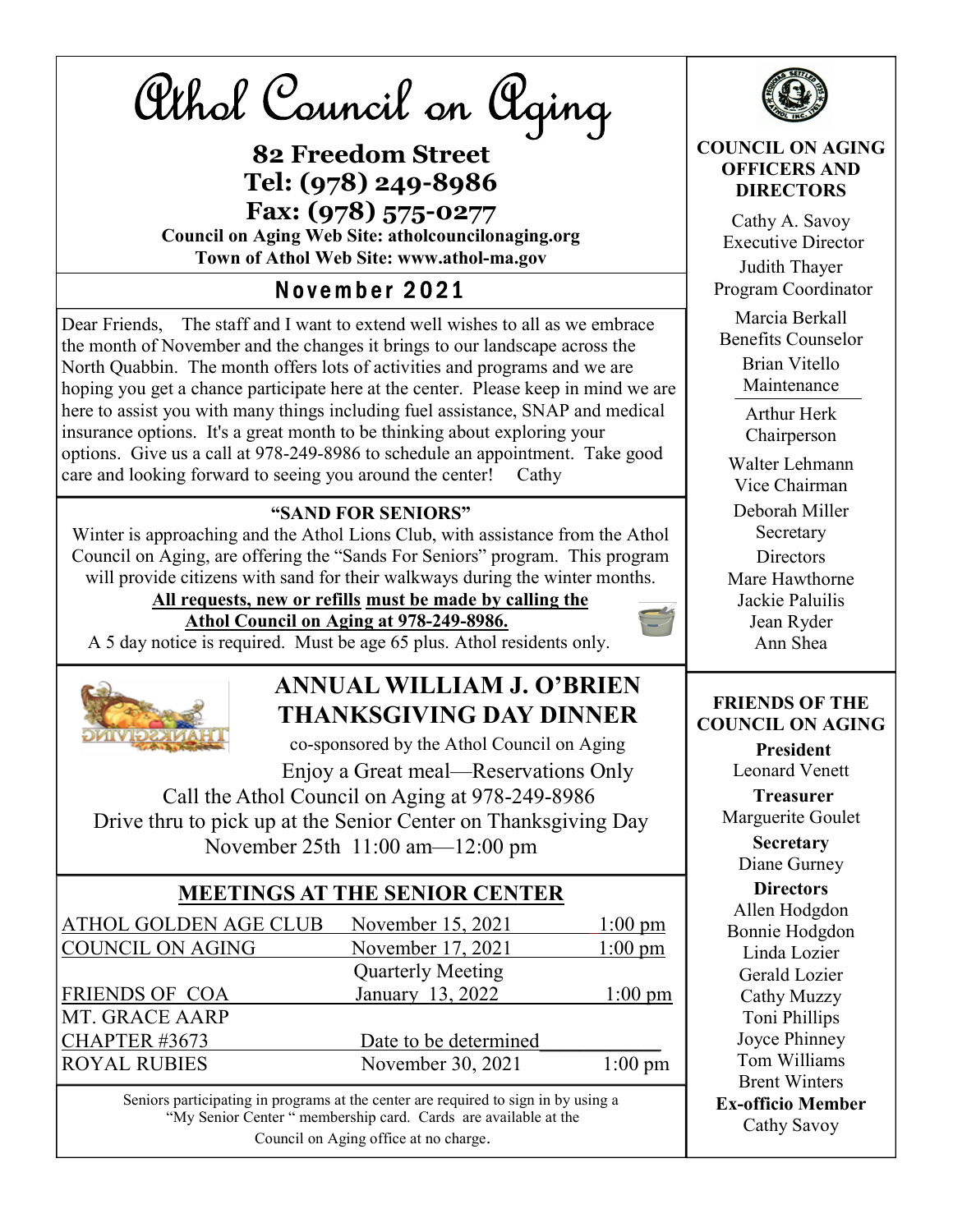# **SERVICES**

#### MEALS ON WHEELS

Meals on Wheels provided by LifePath Inc. for shortterm or long term to homebound elders age 60 and older who are unable to prepare a nutritional balanced noon meal and are unable to attend congregate hot lunches. Call LifePath Inc. 1-800-732-4636.

## The Council on Aging Welcomes Seniors https://www.masslegalhelp.org/covid-19/internet.

to meet and have conversation at the Senior Center with Lucus G.F. McDiarmid, MPA District Director Office of Senator Anne M. Gobi Wednesday - November 3, 2021 11:30 am– 12:30 pm

#### GRANDPARENTS RAISING GRANDCHILDREN

A group aimed at helping grandparents strengthen their families. For more information call North Quabbin Patch at 978-249-5070.

FUEL ASSISTANCE Need help paying for home heating? Call the Athol Council on Aging at 978-249-8986.

## FOOD RESOURCES

To obtain a list of Food Pantries in the area, call the Council on Aging at 978-249-8986.

#### SMOKE & CARBON MONOXIDE **DETECTORS**

Free services to be installed in your home. For more information call the COA at 978-249-8986.

Reimbursement for COVID-19 related funeral expenses are available to ease some of the financial burden caused by the pandemic. To apply, call 844-684-6333. The TTY number is 800-462-7585. Hours are Monday –Friday 9am-9pm. Expect your call to last 20 minutes. There is no online application process. For more information call the Council on Aging at 978-249-8986.

#### Funds to Help Seniors Connect to the High Speed Internet

The Emergency Broadband Benefit program (EBB) is a new temporary federal program to increase access to the internet during COVID-19 by providing a \$50 monthly discount on internet services and a one-time \$100 discount for a device to eligible households. Information is provided on

#### FREE LEGAL ASSISTANCE

For more information call the Council on Aging at 978-249-8986.

#### SHINE Program

(Serving the Health Insurance Needs of Everyone) The program provides free health insurance information, counseling and assistance to residents with Medicare. For more information call the Council on Aging at 978-249-8986.

#### MONEY MANAGEMENT

Services include helping with organizing bills, writing checks for payment, balancing checkbooks, reviewing bank statements, and developing a budget. More information call LifePath Inc. at 413-773-5555.

#### MEDICARE OPEN ENROLLMENT

The Medicare Open Enrollment period is an annual period of time (October 15 through December 7) when current Medicare users can choose to re-evaluate part of their Medicare coverage (their Medicare Advantage/Part C and/or Part D plan) and compare it against all the other plans on the market. For more information or to make an appointment for assistance, call the Athol Council on Aging

at 978-249-8986.

#### SNAP FOR SENIORS

SNAP is a Supplemental Nutrition Assistance Plan. To see if you are eligible for SNAP benefits, make an appointment to complete the application contacting the Council on Aging at 978-249-8986.

Guidelines for Living Happy, Fulfilled Lives Excerpts from Katharine Esty, PhD's MCOA presentation on 9/20/21  $\sim$ Take Time to Grieve As we age we experience losses, from changes in our own self-images and changes in our relationships to loss of loved ones. The pandemic hit us all hard with losses of freedom of movement, contact with friends and family and a sense of normalcy. It is important to allow ourselves to take the time to grieve our losses. It's a normal part of healing!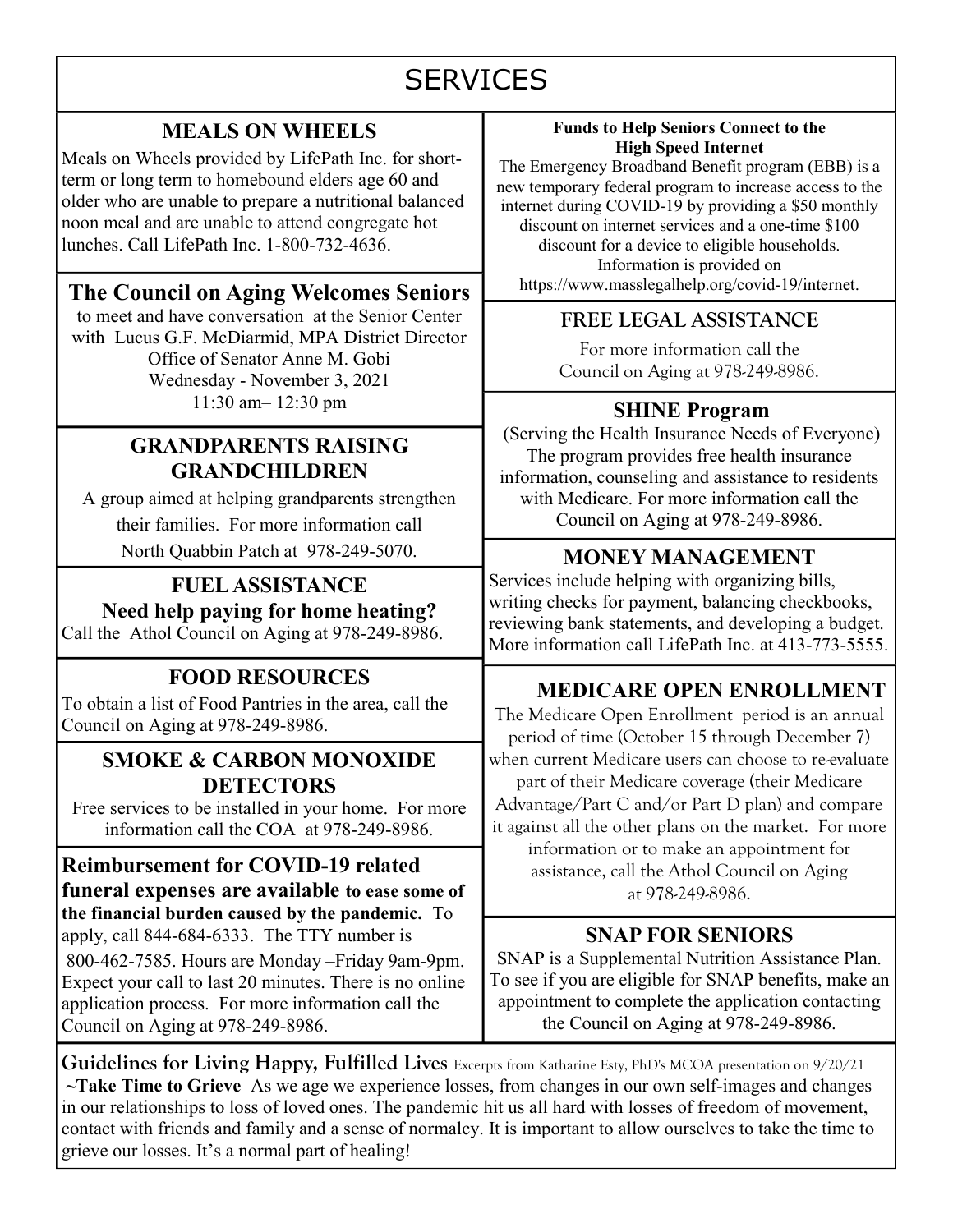## PROGRAMS



 FOOT SCREENING November 30th and December 28th

 Appointments are required, Call the Athol Council on Aging at 978-249-8986 for more information and to make an appointment.

#### SENIOR DINING AT THE SENIOR **CENTER**

Tuesday and Wednesday Projected Date—To Be Determined

## "YOGA FOR SENIORS"

With Instructor Debra Bergeron Thursdays 10:30—11:30 am Enjoy the benefits of Yoga whether you are able to get on and off the floor or need to stay seated in a chair.

# LUNCH & MOVIE

COMING SOON

## MAHJONG

WEDNESDAYS 12:30—3:00 pm

# PAINTING CLASSES

MONDAY 12:30—2:30 PM

#### FITNESS CLASSES

Every Tuesday and Thursday 9:00 am at the Senior Center Get into shape by joining the fitness class. It's beneficial to your health.

### CARD PLAYING AT THE SENIOR CENTER

| <b>CRIBBAGE</b> | Mondays $\sim 12:00 \text{ pm}$ |                     |          |
|-----------------|---------------------------------|---------------------|----------|
| <b>RED ACES</b> | Tuesdays                        | $\omega_{\rm{max}}$ | 10:00 am |
| <b>PITCH</b>    | Tuesdays                        | $\sim 10^{-11}$     | 10:00 am |
| <b>BRIDGE</b>   | Thursdays $-12:00 \text{ pm}$   |                     |          |



### BLOOD PRESSURE AND

HEALTH COUNSELING AT THE SENIOR CENTER With nurse Ginny Whelpley November 3rd and 17th 11:00 am—12:00 Noon For more information call 978-249-8986.

#### BROWN BAG

November 17, 2021 - 11:00 - 11:45 pm The distribution of the Brown Bag is the 3rd Wednesday of each month. The Bag contains a variety of staples.



## **HANDYMAN** MINOR HOME REPAIR

Limited services in your home by a qualified person. The

homeowner is responsible for any materials needed to be purchased for the project. There is no charge for the labor provided. Applicants must be 60 years of age or more and meet all program qualifications. For more information call the

Athol Council on Aging at 978-249-8986.

The Handyman program is sponsored by the Athol Council on Aging,LifePath, Inc. and Title III Older Americans Act. Title III applicants and recipients may file a grievance with the Corporation (LifePath Inc., 101 Munson Street, Suite 201, Greenfield Ma. 01301) within twenty-one (21) days.

#### WOODCARVING CLASSES AT THE SENIOR CENTER With Instructor Marcia Berkall

Wednesdays 12:00pm —2:00 pm

#### BINGO

Projected Date—To Be Determined

SENIOR CENTER'S QUILTING BEE Wednesdays—9:00 am - 12:00 pm A get-together for all who enjoy the art of sewing and quilting.